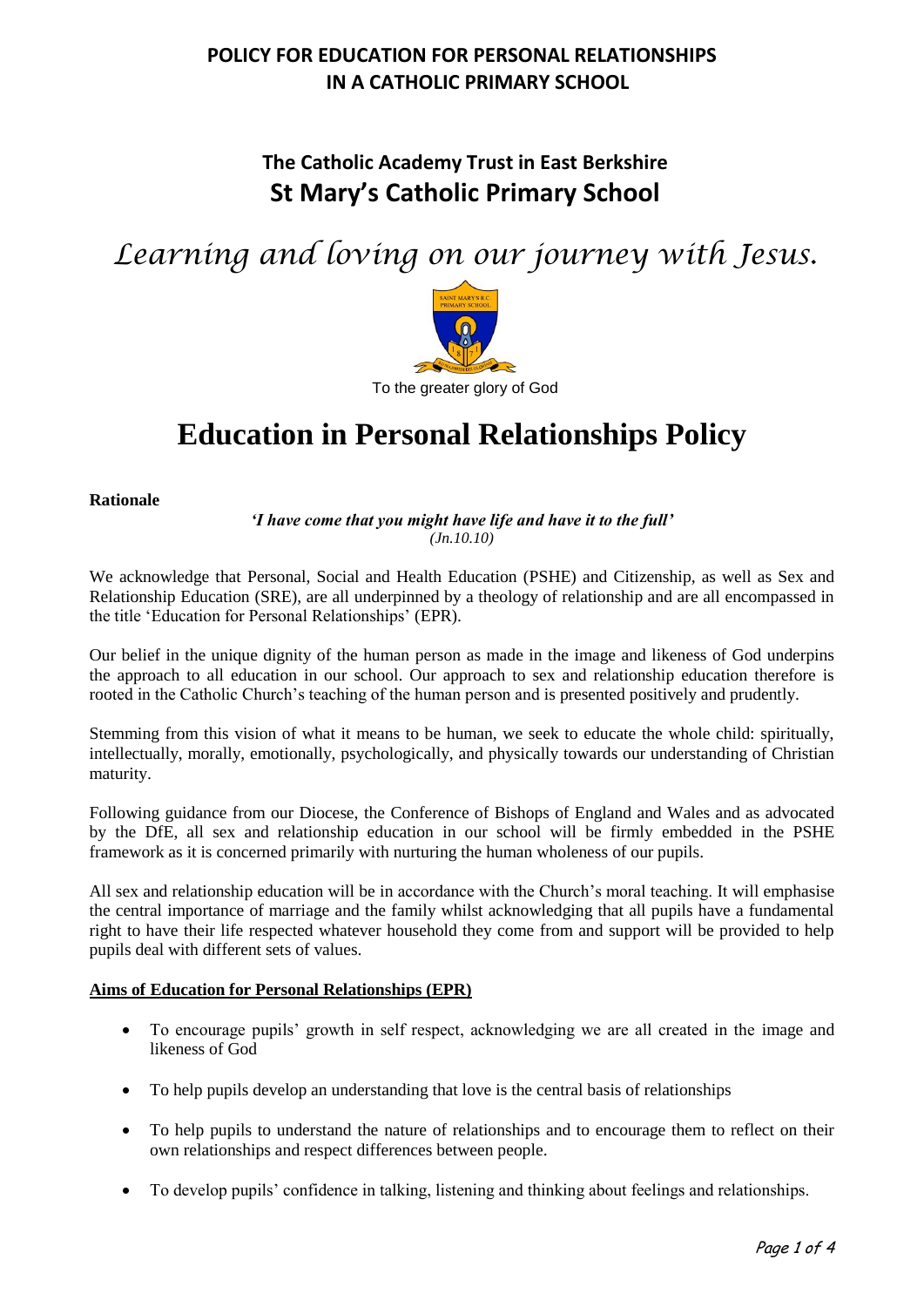- To help pupils' confidence in talking, listening and thinking about feelings and relationships.
- To help pupils acquire the skills necessary to develop and sustain relationships
- To help pupils acquire the skills necessary to develop and sustain relationships.
- To offer sex education in the wider context of relationships.
- To ensure that pupils protect themselves and ask for help and support when needed.
- To ensure that pupils are prepared for puberty.
- To help pupils to develop a healthier, safer lifestyle.
- To prepare pupils to play an active role as citizens and to understand the Catholic vision of what it means to be citizens of the Kingdom/reign of God.

#### **Delivery of EPR**

EPR is taught through our life style in school and through the subjects of Religious Education, Science and by way of a cross-curricular, integrated approach.

All elements of PSHE and Citizenship, whilst non-statutory at Key Stage 1 and 2, are covered. Significant aspects of sex and relationship education remain part of the National Curriculum for Science. These will be taught to all pupils. *(Parents are unable to withdraw pupils from such lessons.)*

*Key Stage 1 (5-7)*

- *That humans move, feed, grow, use their senses and reproduce;*
- *To name the main external parts of the body;*
- *That humans grow from babies into children and then into adults, and that adults can produce babies;*
- *To recognise similarities and differences between themselves and other pupils*

*Key Stage 2 (7 – 11)*

- *That the life processes common to humans and all animals include nutrition, growth and reproduction*
- *The main stages of the human life cycle.*

We acknowledge that every area of school life can potentially contribute to EPR as the school, of its very nature operates through positive human relationships. We recognise value and greatly appreciate the contribution made by all members of staff in deepening the quality of our Christian community.

Teachers will use their professional judgement when addressing issues in EPR. Careful consideration will be given to the wide and varied experience and backgrounds of the pupils in their care.

While we operate a whole school approach to Sex and Relationship Education through our EPR Programme, pupils in the summer term of Year Five will learn about the emotional and the physical changes of puberty. For this particular part of the curriculum, children will remain together at first prior to forming separate groups of girls and boys for extension discussions. A similar approach will operate in the summer term in Year Six.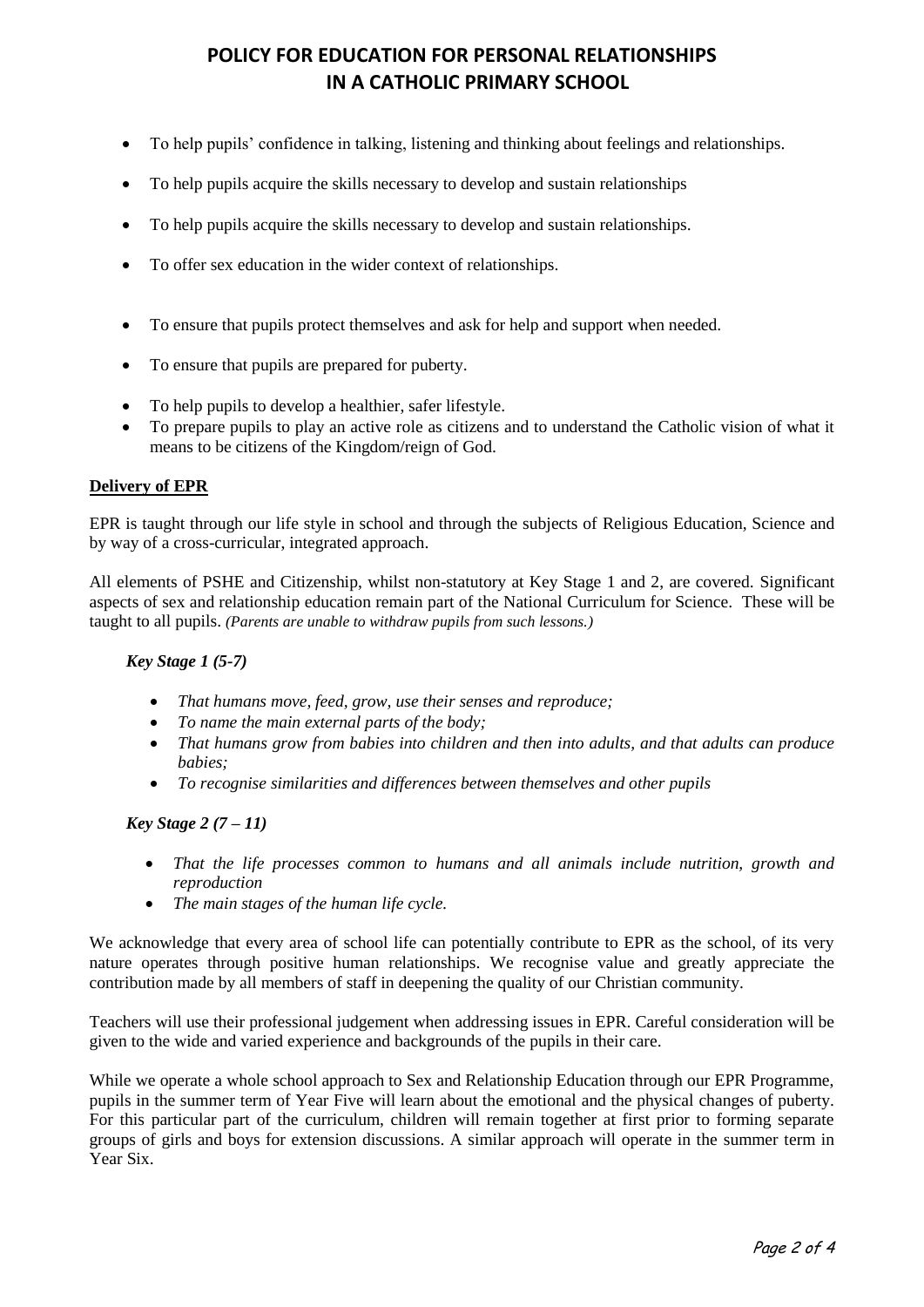#### **Resources**

We acknowledge that parents and carers are the key persons for children learning about sex and relationships; the foremost educators. Our role and our programme simply complement their role in nurturing their children's human wholeness. However, the role of parents and our day to day interactions in school are currently supported by the curriculum resources.

We identify Personal, Social and Health Education as a separately planned subject and sex education is an element of this subject. However it is also dealt with in the context of the classroom and everyday life of the school, and may be taught in a cross-curricular way especially in relation to the science and R.E. curriculum.

Schemes of work are in place to ensure that a coherent and progressive curriculum is offered to all the children. Throughout each year group there is an age appropriate focus on issues such as friendship, self-esteem, relationships with others and an awareness of physical changes. Teaching will be delivered by class teachers as part of a planned development.

The resource, A Journey in Love, has, as its foundational premise, the belief that we are made in the image and likeness of God and, as a consequence, gender and sexuality are God's gift, reflect God's beauty and share in the divine creativity.

In order that children may grow and develop healthily and holistically towards an understanding of their gender and its implications for successful relationships, they must be at ease with themselves and grow in self-knowledge.

An aspect of the mystery of love is treated in each year group; children and young people are encouraged to marvel at the wonder and beauty of God's creative love. This is reflected in each stage of a person's growth in the Primary years through a series of progressive and developmental tasks, activities and reflections which focus on physical, social, emotional, intellectual and spiritual development.

The programme is in line with Catholic teaching.

All parents are informed about S.R.E. through the S.R.E. Booklet (see Appendix 1).

#### **Assessment Recording and Reporting**

A record is kept in teacher's planning of the delivery of EPR. The programme is assessed, monitored and evaluated by the subject leader in accordance with the school's monitoring and evaluation policy. Pupils are given the opportunity for self evaluation at an appropriate level for each year group. Reporting is made in individual pupil's reports under 'General Development'.

#### **Outside Agencies**

The expertise of outside agencies will be used appropriately to support the school's delivery.

#### **Curriculum Continuity**

The school has an ongoing dialogue with the PSHE subject leader of St Mary's; EPR and SRE policies complement each other as appropriate.

#### **Safeguarding Procedures**

The school has procedures to deal with any sensitive issues or children thought to be vulnerable. Staff will pass on any concerns of this nature to the designated child protection officer in school.

#### **The Governing Body**

The Governing body and Foundation Governors in particular recognise their responsibility to ensure the EPR programme follows Diocesan principles and reflects the Church's teaching